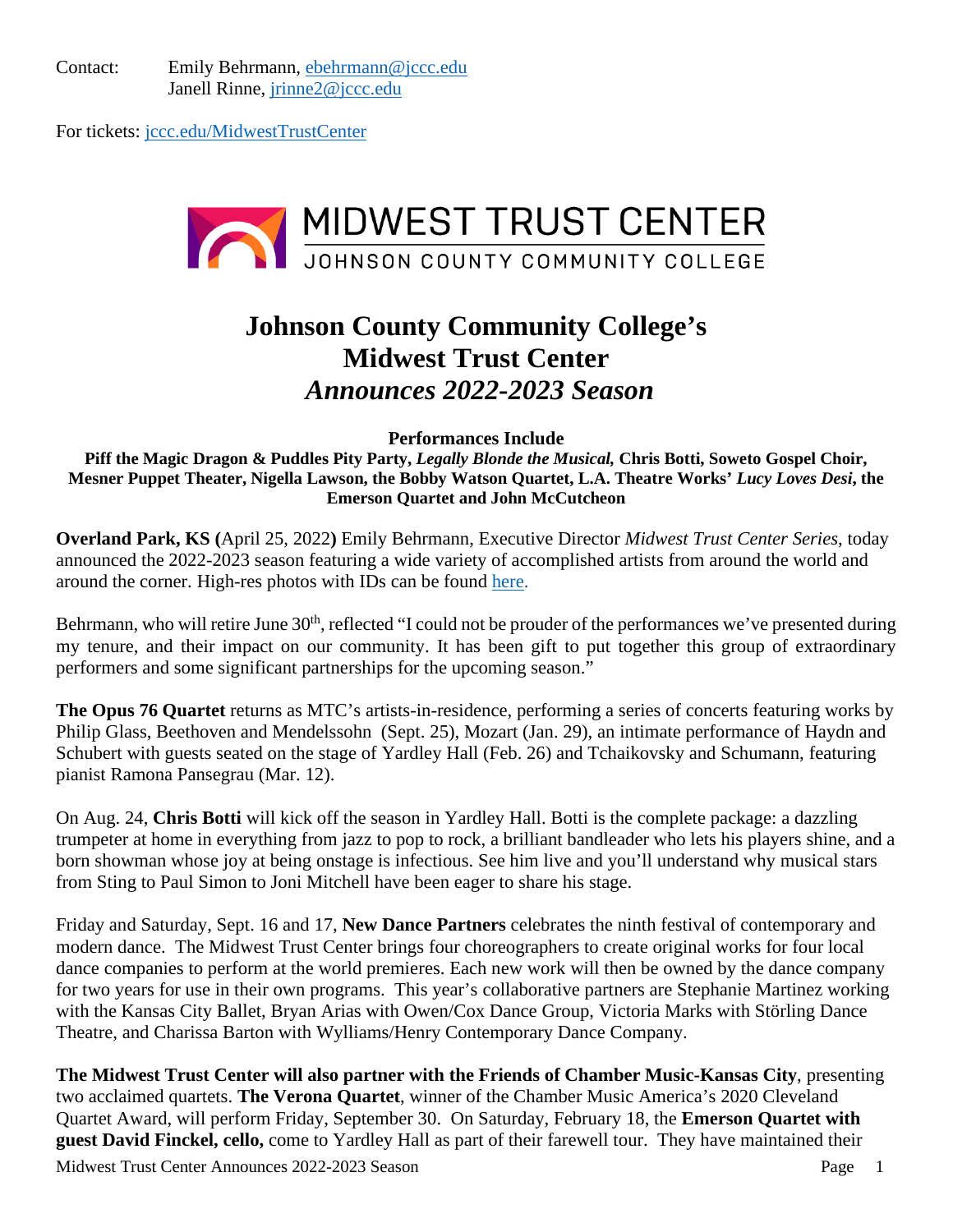status as one of the world's premier chamber music ensembles for more than four decades collaborating with some of today's most esteemed composers and soloists.

The acclaimed, record-breaking run of *Disney's Winnie the Pooh: The New Musical Stage Adaptation*, created and directed by Jonathan Rockefeller, will perform October 15 in Yardley Hall The celebrated show for families of all ages, will feature Pooh, Christopher Robin, and their best friends Piglet, Eeyore, Kanga, Roo, Rabbit and Owl (and Tigger too!) in a new story from the Hundred Acre Wood. This fresh stage adaptation is told with impressive life-size puppetry, telling exciting new stories featuring characters that have played iconic roles in the lives of children for generations.

Saturday, Oct. 22, the wait is over! Enjoy An Evening with Jon, Jon and Efren as they screen the film *Napoleon Dynamite* followed by a conversation moderated by film critic Lonita Cook. The evening promises to be a hilarious celebration of the amazing comedy classic that made Napoleon Dynamite, LaFawnduh and Pedro household names. Jon Heder (Napoleon), Efren Ramirez (Pedro) and Jon Gries (Uncle Rico) have plenty of behind-the-scenes scoop on the film we all love.

On Sunday, Oct. 30, **Piff the Magic Dragon and Puddles Pity Party** will bring their *Misery Loves Company* tour to Yardley Hall. These satin-adorned down-and-outers have been pals since meeting ages ago at the Edinburgh Fringe Festival. Now, they're world-famous and traveling the world. Not bad for two "losers" from "America's Got Talent."

On Saturday, Nov. 19, take in **An Evening with Nigella Lawson** where the internationally renowned food writer and television cook discusses her latest book, *Cook, Eat, Repeat*. Moderated by food critic Jenny Vergara, Lawson will recount the people, food and recipes that have shaped her unique career and life. The evening with include a Q&A with the audience.

**Bobby Watson**, the celebrated saxophonist, composer and educator, will perform Sunday, Jan. 15, as part of the Winterlude jazz series. For more than three decades, Watson has contributed consistently intelligent, sensitive and well-thought-out music to the modern-day jazz lexicon. He will be joined by poet, activist and educator, Glenn North.

Saturday and Sunday, February 11 and 12, **L.A. Theatre Works'** production of *Lucy Loves Desi: A Funny Thing Happened on the Way to the Sitcom* comes to Polsky Theatre. Playwright Gregg Oppenheimer—son of *I Love Lucy* creator Jess Oppenheimer—spins this witty, fast-paced tale of Lucy and Desi's battles with CBS over the pioneering ideas that changed the face of television forever. This show has as much heart and humor as an episode of *I Love Lucy* itself.

**DakhaBrakha** returns to the Midwest Trust Center Friday, Feb. 24. Accompanied by Indian, Arabic, African, Russian and Australian traditional instrumentation, the quartet's astonishingly powerful and uncompromising vocal range creates a trans-national sound rooted in Ukrainian culture. Reflecting fundamental elements of sound and soul, this "ethno chaos" band creates a world of unexpected new music.

Featuring a sonic experience of the highest order, *Masters of Percussion* will perform Saturday, Apr. 1, in Yardley Hall. Led by Zakir Hussain, Kala Ramnath and Jayanthi Kumaresh come together for the first time for the 2022 TRIVENI tor. Each is renowned as virtuoso collaborator, groundbreaker and educator, advancing the art of their instruments – table, violin and Saraswati veena - to remarkable levels.

Closing out the season, **Cirque Kalabante** will perform *Afrique en Cirque* May 19 in Yardley Hall. This highly colorful creation features amazing acrobats performing authentic choreography to the frantic rhythms of native instruments of Guinea. Artistic director and company founder, Yamoussa Bangoura, radiates the diversity of traditional African arts with the virtuosity of the North American modern circus performance.

Midwest Trust Center Announces 2022-2023 Season Page 2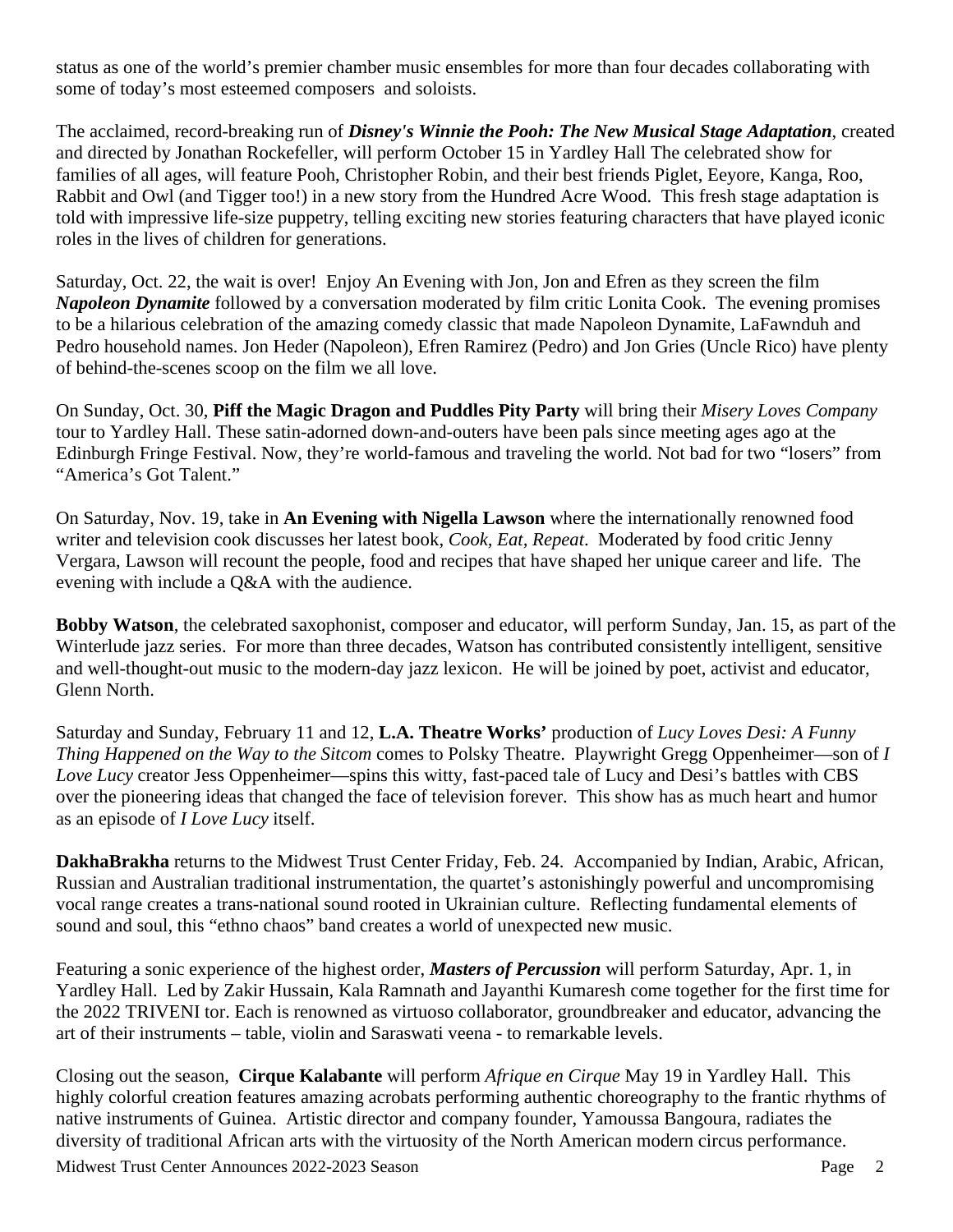For more information about the Midwest Trust Center Series at Johnson County Community College, visit [Midwest Trust Center 2022-2023 Season.](https://www.jccc.edu/midwest-trust-center/)

# **Midwest Trust Center Series 2022-2023 Season**

| Aug. 24        | Chris Botti                                                                                     |
|----------------|-------------------------------------------------------------------------------------------------|
| Sept. 16-17    | New Dance Partners The Ultimate Collaboration                                                   |
| Sept. 25       | The Opus 76 Quartet Glass, Beethoven and Mendelssohn*                                           |
| Sept. 29       | <b>DEAFinitely Dope</b> with Mathew Maxey*                                                      |
| Sept. 30       | Verona Quartet                                                                                  |
| Oct. 1         | MTC Kids Jam - Yogapalooza with Bari Koral*                                                     |
| Oct. 2         | Winterlude – Vine Street Rumble                                                                 |
| Oct. 15        | Disney's Winnie the Pooh: The New Musical Stage Adaptation                                      |
| Oct. 16        | Soweto Gospel Choir Hope                                                                        |
| Oct. 21        | Kansas City Jazz Orchestra and the Hanover Big Band (Germany)                                   |
| Oct. 22        | An Evening with Jon, Jon and Efren – Napoleon Dynamite Film Screening and Conversation          |
| Oct. 28        | The Four Freshman                                                                               |
| Oct. 30        | Piff the Magic Dragon & Puddles Pity Party Misery Loves Company                                 |
| Nov. 12        | Legally Blonde the Musical                                                                      |
| Nov. 19        | An Evening with Nigella Lawson                                                                  |
| Dec. 2         | tenThing Brass Ensemble                                                                         |
| Dec. $4$       | Winterlude - Doug Talley Quartet*                                                               |
| Dec. 9-10      | Mesner Puppet Theatre Cirque de Wiener Dog*                                                     |
| Jan. 15        | Winterlude - Bobby Watson Quartet                                                               |
| Jan. 21        | MTC Kids Jam – Oran Etkin Finding Friends Far from Home*                                        |
| Jan. 22        | Oran Etkin Open Arms*                                                                           |
| Jan. 29        | Opus 76 Quartet Amadeus (recital + film)*                                                       |
| Feb. 4         | Cenicienta: A Bilingual Cinderella Story                                                        |
| Feb. 5         | The Small Glories*                                                                              |
| Feb. 11-12     | L.A. Theatre Works – Lucy Loves Desi: A Funny Thing Happened on the Way to the Sitcom*          |
| Feb. 11        | Voices of Mississippi                                                                           |
| Feb. 18        | <b>Emerson Quartet: Farewell Tour</b>                                                           |
| Feb. 19        | Winterlude - Trent Austin Quartet*                                                              |
| Feb. 24        | DakhaBrakha*                                                                                    |
| Feb. 26        | Opus 76 Quartet Haydn and Schubert                                                              |
| Mar. 2         | It's OK to be Different                                                                         |
| Mar. 3         | Academy of St. Martin in the Fields Chamber Orchestra                                           |
| Mar. 5         | Brooklyn Rider Variations on a Theme*                                                           |
| Mar. 10        | Danú St. Patrick's Celebration                                                                  |
| Mar. 11        | John McCutcheon*                                                                                |
| Mar. 12        | Opus 76 Quartet with Ramona Pansegrau, piano*                                                   |
| Mar. 19        | Winterlude – $KC$ Jazz Disciples*                                                               |
| Mar. 25        | MTC Kids Jam - Billy Jonas Who's Gonna Make Our Music?!*                                        |
| Mar. 26        | Curtis on Tour The Nina von Maltzahn Global Touring Initiative of the Curtis Institute of Music |
|                | Featuring David Shifrin, clarinet; John de Lancie, narrator; Soovin Kim, violin*                |
| <b>Mar.</b> 31 | A Moving Sound*                                                                                 |
| Apr. $1$       | Masters of Percussion featuring Zakir Hussain                                                   |
| Apr. 15        | Ukulele Orchestra of Great Britain                                                              |
| May 6          | MTC Kids Jam - KC Spotlight*                                                                    |

May 19 Cirque Kalabanté *Afrique en Cirque*